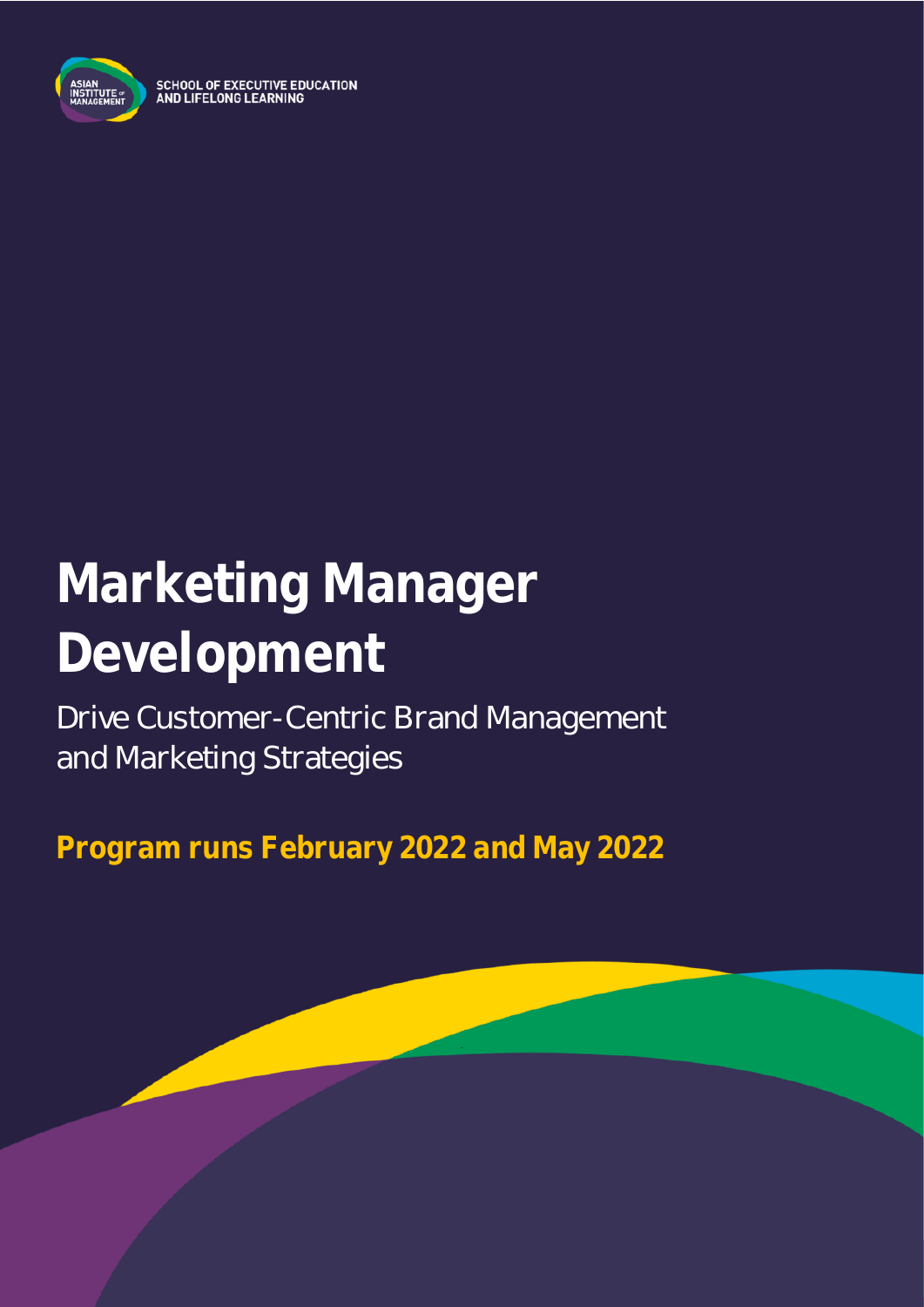

## **Marketing Manager Development**

#### Drive Customer-Centric Brand Management and Marketing Growth Strategies

#### **OVERVIEW**

**\_\_\_**

In today's highly competitive marketplace, acquiring and retaining customers need a consumer-driven strategy. With the rapid growth of digital communications and ease of access to information and consumer data, customers expect companies to know their insights and provide an excellent brand experience in exchange for their loyalty.

To remain competitive, marketing organizations must rethink their traditional strategies and adopt a more consumer-driven approach. The development of Marketing Managers, therefore, is crucial. Marketing Managers and professionals need to develop and manage agile, less complex, responsive, and innovative marketing teams who meaningfully address customer needs. They need to maximize the latest digital platforms and use data analytics to determine and address evolving consumer preferences and buying behaviors.

By joining the program, participants will develop the leadership and management skills necessary to drive customer-centric brand and marketing strategies for the company. They will be armed to lead strong and agile marketing teams that can pivot new product and business development, create innovative marketing campaigns, and acquire and retain new customers. They will be equipped with top-notch skills and the latest tools needed for a competitive advantage in today's challenging, consumerdriven marketplace and drive business growth.

#### **SCHEDULE (12 HALF-DAYS)**

**May 09 to June 02, 2022** May 11, 13, 16, 18, 20, 23, 25, 27, 30, June 1, 2, 6 (PM) 2022

1:30 PM to 5:00 PM (GMT+08) on all dates

**September 05 to September 30, 2022** Sept 5, 7, 9, 12, 14, 16, 19, 21, 23, 26, 28, 30, 2022 (PM) MWF

#### **FORMAT**

Virtual Live via Zoom

#### **FEES**

PHP 75,000.00 or USD 1,500.00 \*USD 1 = PHP 50.00

Let us know if you are interested to avail of early bird/group discount or discuss payment terms.

**Alumni status will be granted upon completion of the program**

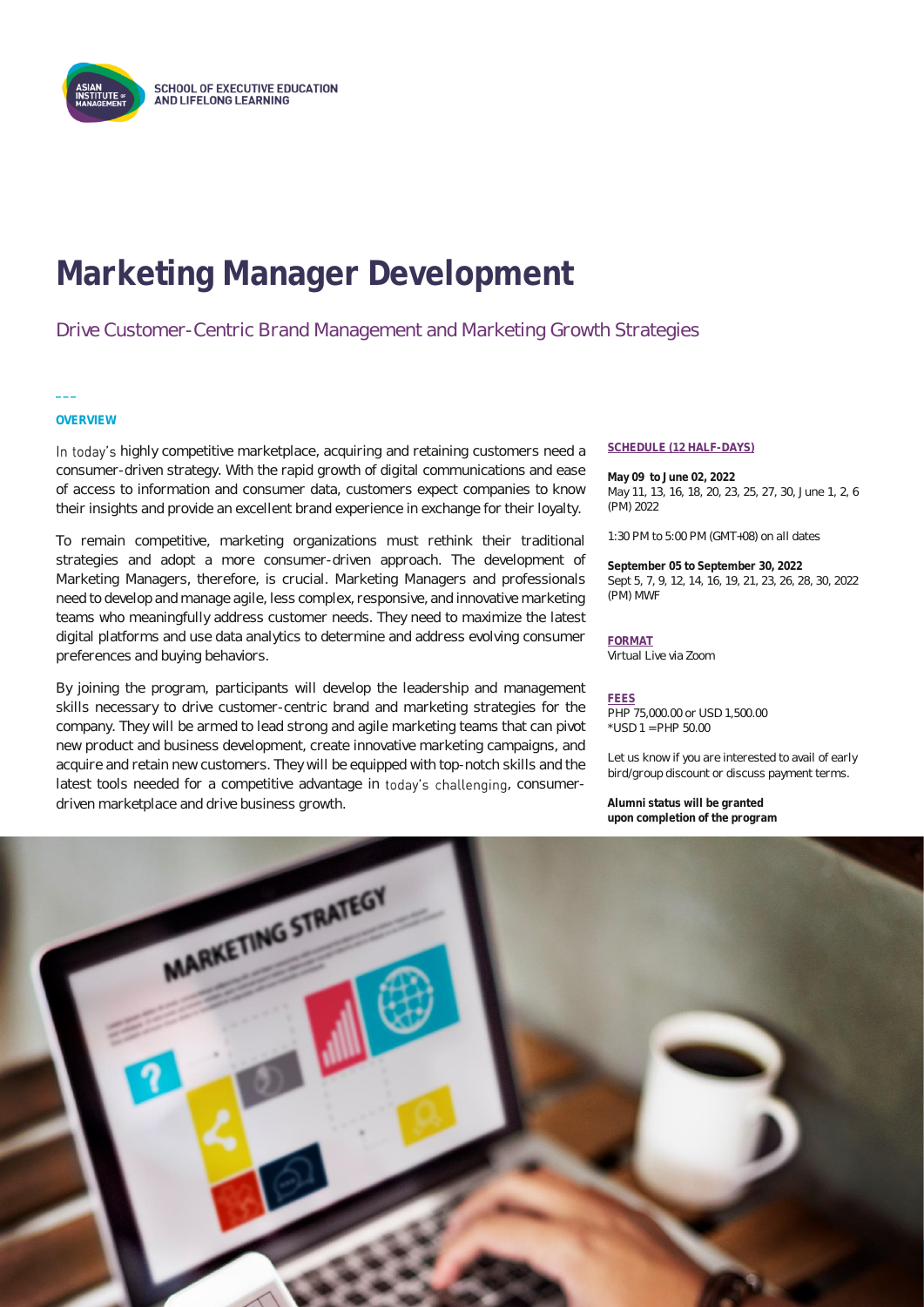

#### **PROGRAM OBJECTIVES**

This interactive online program aims to develop top-notch Marketing Managers and professionals who can develop and execute consumer-driven strategies and lead and manage agile, adaptive marketing teams.

By joining the program, participants will:

- Understand the "Creative Leadership" framework that will help them drive innovation in brand marketing, channel management, and trade activities
- Gain fresh insights and a deeper understanding of marketing management, research, and analytics, product management, trade marketing, and digital marketing
- Gain a deeper understanding of marketing management, market research, marketing analytics, product management, trade marketing, and digital marketing
- Develop strategic thinking, ability to execute plans with excellence, and ability to lead and manage change within the marketing organization
- Be able to immediately apply learnings and best practices in day-to-day marketing operations and activities.

#### **KEY BENEFITS**

**Well-Structured Program and World-Class Faculty**

The online program offers a venue for high-impact learning with real-time, experiential, and interactive online sessions. Participants will learn from AIM's world-class faculty and its network of industry leaders and practitioners.

**Gain a Deeper Understanding of Customer-Centric Brand and Marketing Strategies**

The program will enrich the knowledge of different Marketing Managers and professionals about customer-centric brand and marketing management. They will be equipped with the skills and tools needed to design and execute strategies that respond to evolving consumer needs and buying behavior, and ultimately, provide excellent brand experiences.

#### **Enhanced Leadership and Management Skills**

The program enhances the participants' capability to develop, lead, and manage agile, responsive, and innovative marketing teams that can effectively execute customer-centric marketing plans.

#### **WHO SHOULD ATTEND**

**Managers and Professionals** who want to be top-notch marketers, including Marketing Managers, Product Managers, Brand Managers, Trade and Channel Marketing Managers, and Marketing Specialists.

**Entrepreneurs and Business Owners** who want to better manage their product marketing responsibilities by strengthening their marketing knowledge and capabilities.



#### **FOR INQUIRIES:**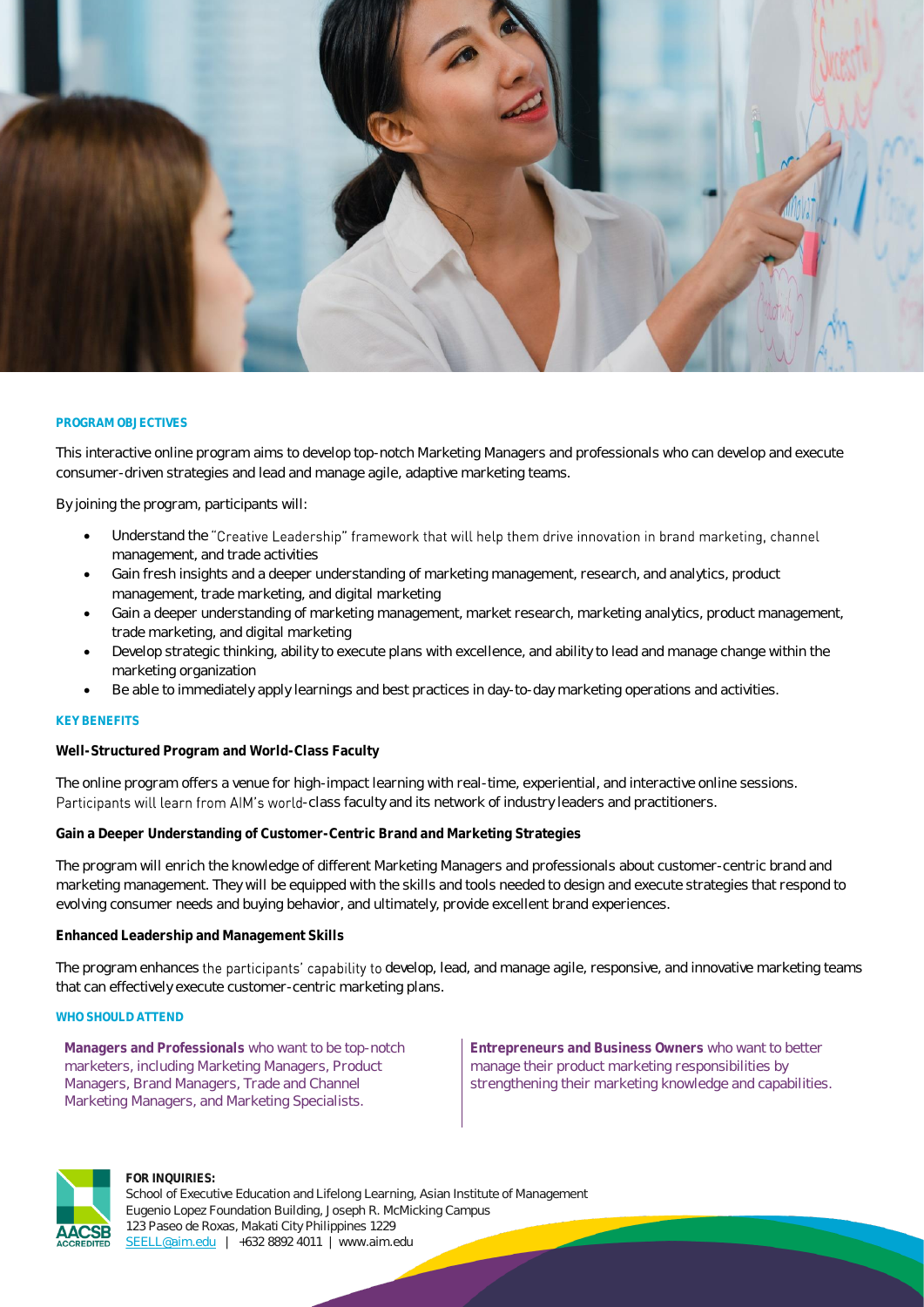

#### **WHAT YOU WILL LEARN**

### **PROGRAM LEARNING CONTENT**



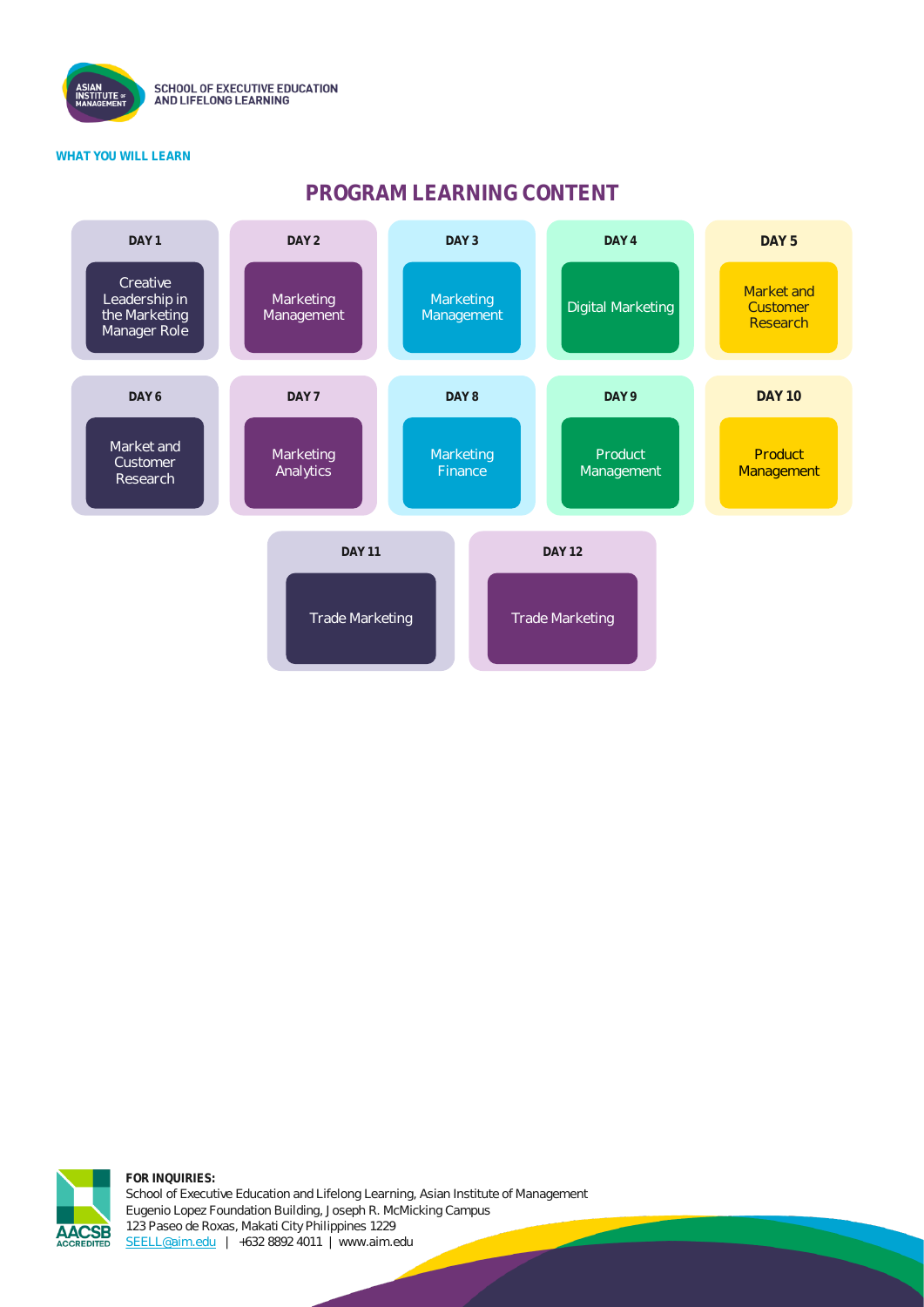

### **Your Program Faculty**



**Alberto G. Mateo, Jr.** Clinical Professor Head, School of Executive Education and Lifelong Learning Asian Institute of Management

Professor Alberto G. Mateo, Jr. is a seasoned business leader, educator, and certified coach. He earned his coaching certification from the NeuroLeadership Institute and is currently a practicing executive coach. Professor Mateo brings with him thirty-four years of progressive experience in the fields of general management, finance, human resources, and management education with multinational sales organizations and academic institutions.

He is currently the Head of the School of Executive Education and Lifelong Learning at the Asian Institute of Management. Before joining AIM, he was the President and Managing Director of HP Inc. and Pfizer, Inc. in the Philippines.



Founder & President, Creative Economy Council of the Philippines MBA Berlin School of Creative Leadership, Steinbeis University Program Director & Adjunct Faculty, AIM Creative Leadership Program

Paolo Mercado is the founding president of the Creative Economy Council of the Philippines, a think tank group that is advocating for the recognition of creative industries as the country's next economic growth driver. The CECP works closely with creative industries, government agencies and academe to drive a creative economy roadmap including policy, creative industries mapping & incentives, creative cities & clusters, creative tourism, and creative education.

Paolo is a seasoned international marketing & advertising leader with close to 25 years of experience in the field. Paolo spent 12 years with Nestle, first at the Nestle Head Office in Switzerland as Global Manager for Communication and Consumer Insight. He progressed quickly to become SVP Head of Marketing & Consumer Communications for Nestle China and after that as SVP Head of Marketing, Communication and Innovation for Nestle Philippines.

Prior to Nestle, Paolo worked in advertising for more than 12 years. He worked at the Publicis head office in Paris where he first served as International Brand Director and then later as Deputy Worldwide Account Director. He first started as a consumer and audience insight manager in Basic Advertising, and moved up to Head of Strategic Planning, then COO and Managing Director for Publicis in the Philippines.

Paolo graduated Magna cum Laude with a degree in Psychology from the Ateneo de Manila University. Paolo is the first Filipino to graduate from the Berlin School of Creative Leadership executive MBA program where he graduated valedictorian in 2017 for his thesis on creative economy.



**Rafael L. Camus** Clinical Professor, Strategy Asian Institute of Management

Rico has 14 years of management experience in Sales and Marketing, covering various products and industries, including consumer pharmaceuticals and mobile telecommunications. He moved over to the media industry in 2003, with ABS CBN Corp., as convergence became a buzzword and retired there after 17 years in different divisions and responsibilities. His most recent responsibility as Innovation Officer involves consulting with the operating business units and building a culture of innovation. He holds an MBA, with a concentration in Marketing and a minor in Decision Sciences, from the Wharton School of the University of Pennsylvania.



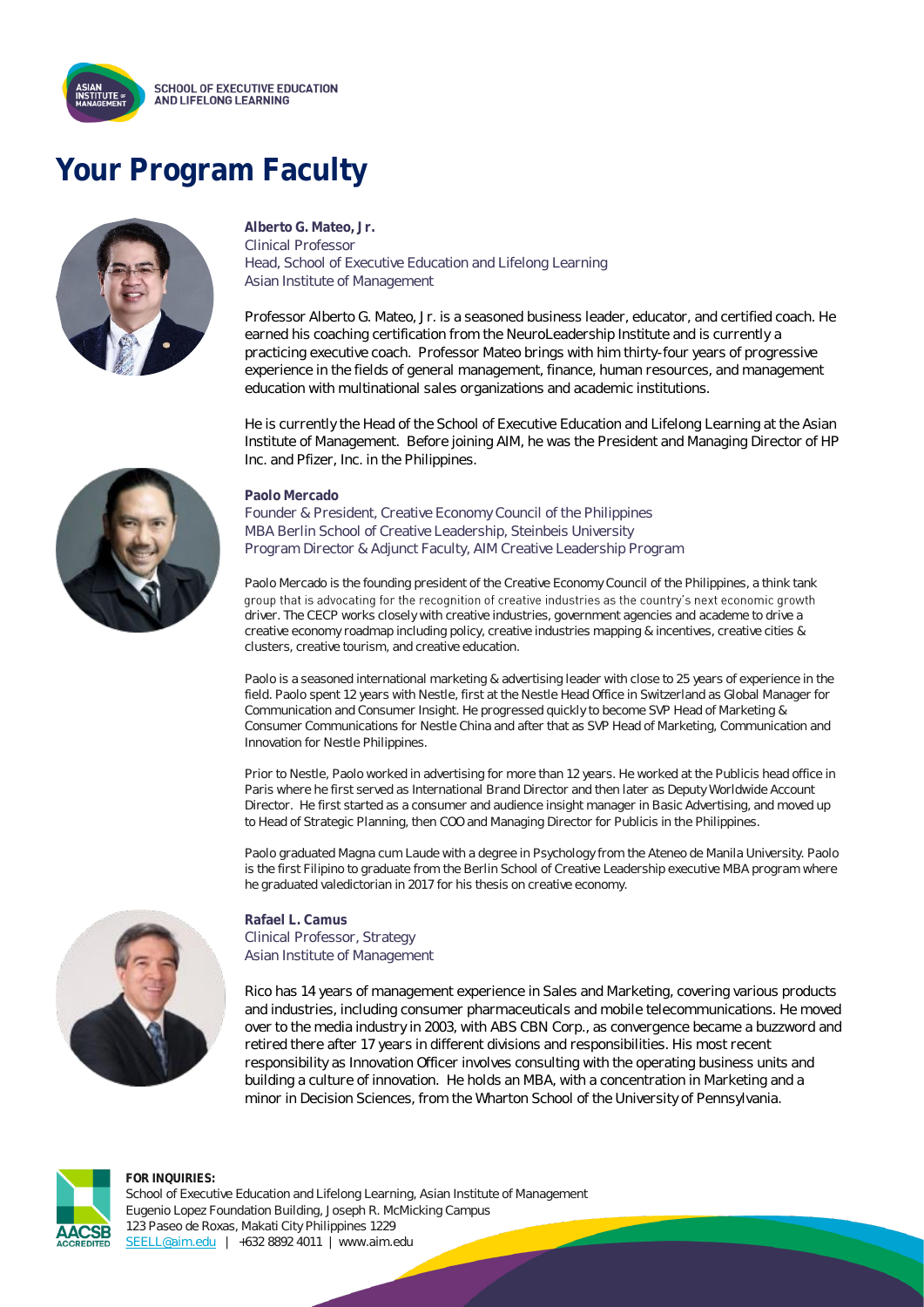

**SCHOOL OF EXECUTIVE EDUCATION** AND LIFELONG LEARNING



**Stephanie B. Guerrero** Adjunct Faculty Asian Institute of Management

Stephanie Balois Guerrero has over 15 years' experience in marketing and sales. She has experience in digital marketing, brand development, brand building, customer marketing, and operations, not only in the Philippines but in South East Asia and the US as well. She has worked in established organizations such as Unilever, Citibank, AXA, and Warner Bros, and start-up environments such as Uber. Her exposure to different industries, such as food and beverage, fast-moving consumer goods, financial services, banking, entertainment, and tech, make her an excellent resource for different types of businesses. Prior to teaching, she was Marketing Director for Tim Hortons, Philippines. She is passionate about the consumer and is an advocate of digital marketing.

Stephanie has a degree in Industrial Engineering from the University of the Philippines and an MBA from Harvard Business School.

**Maria Luisa C. Delayco, PhD** Associate Professor Asian Institute of Management

Professor Luisa's expertise lies in Marketing Research, Consumer Behavior and Social Marketing. As the former Dean and Chair of the Marketing Management Department of the RVR College of Business, De La Salle University, she initiated curriculum development using Outcomes-Based Education for 9 undergraduate programs highlighting the interdisciplinary character of the K to 12 intakes, attained recognition as COE for 3 programs in the College, and attained AUN Qa standard for 2 programs. She also progressed course-related projects to a department-led campaign to address particular societal issues related to the youth segment. She was formerly an Associate Professor for Hankuk University of Foreign Studies, College of Business Administration in Seoul, Korea. She holds a PhD in Communication from the University of the Philippines.



**Babak Hayati, PhD** Associate Professor Head, Research and Publications Asian Institute of Management

Babak Hayati, PhD holds a PhD in Business Administration from the University of Houston (USA). He is a Marketing Strategist and Consultant for multiple Fortune 500 and startup companies across the US and Asia. His expertise lies in Marketing Strategy, Sales Management, and Digital Marketing.



**Madhavi Devaraj** Associate Professor and Senior Data Scientist Asian Institute of Management

Professor Madhavi has over 7 years of IT & Data Science Experience and over 15 years of University Level teaching experience at various international universities. She also has over 5 years of handson experience with data mining & Data Analytics tasks which include developing machine learning models, Predictive Analysis, Artificial Intelligence, Deep Learning, Information Extraction, Sentiment Analysis, Building Recommendation Engine, Customer Segmentation, Big Data Analysis, and statistical data mining to solve challenging business problems. She was formerly with Accenture where she served as Data Science Lead. She holds a PhD in Computer Science from the Dr. APJ Abdul Kalam Technical University, India.

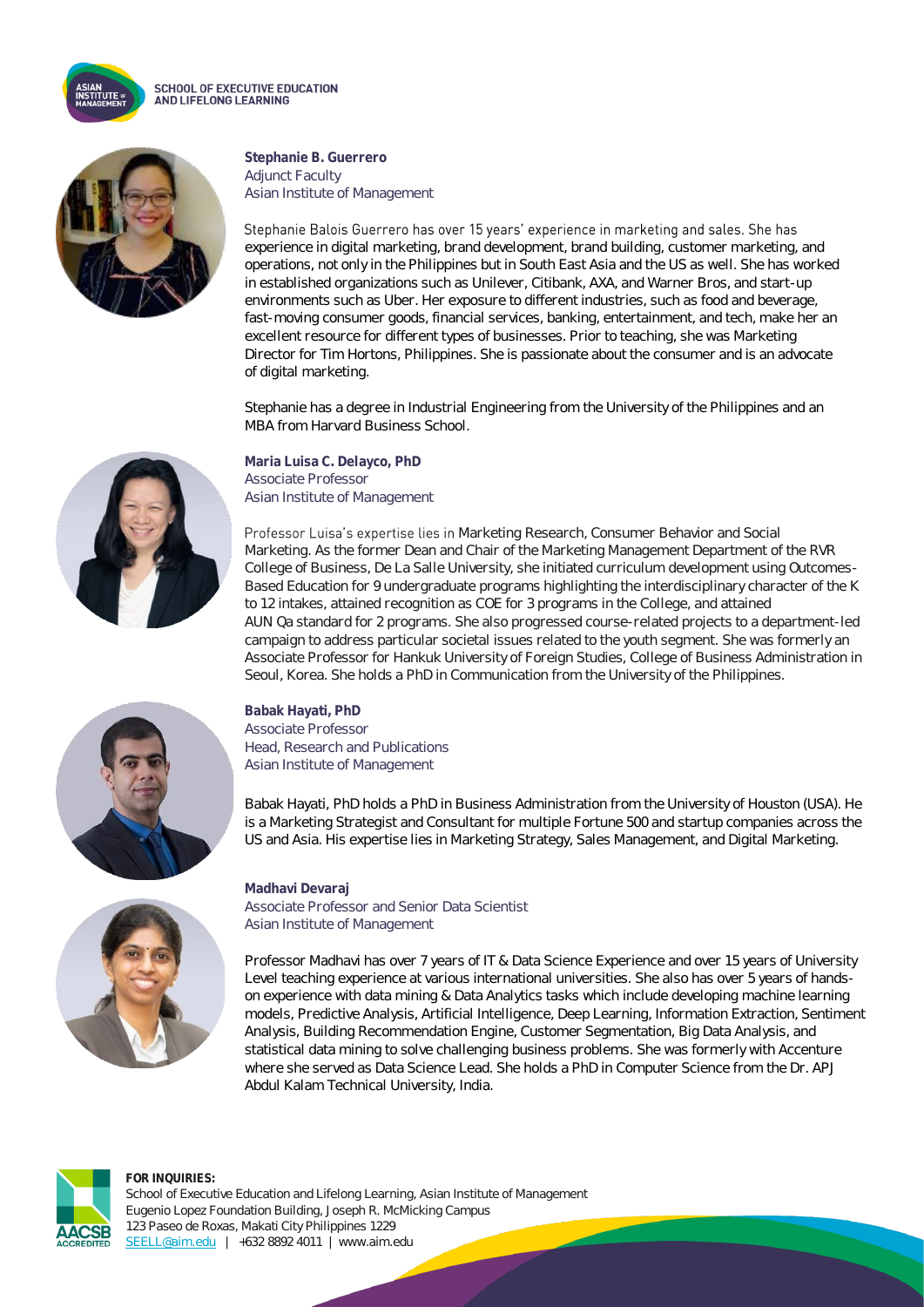



**Marju P. Geslani** Adjunct Faculty Asian Institute of Management

Currently the Customer Marketing Group Head and E-Commerce Head for Nutri Asia Inc., Marju has extensive experience in Sales Strategy, Brand Management, and People Management. Having previously worked for Procter & Gamble, his accountabilities include developing marketing strategies and plans, management of marketing mix, managing agencies and distributors, measuring success and managing budgets. He was also responsible for over-all commercial operations of Professional business in the Philippines. He was formerly an Instructor at De La Salle University - Dasmarinas and taught Strategic Management and Business Psychology. He holds a degree in BSC Business Management and Entrepreneurship and MBA from San Beda University.